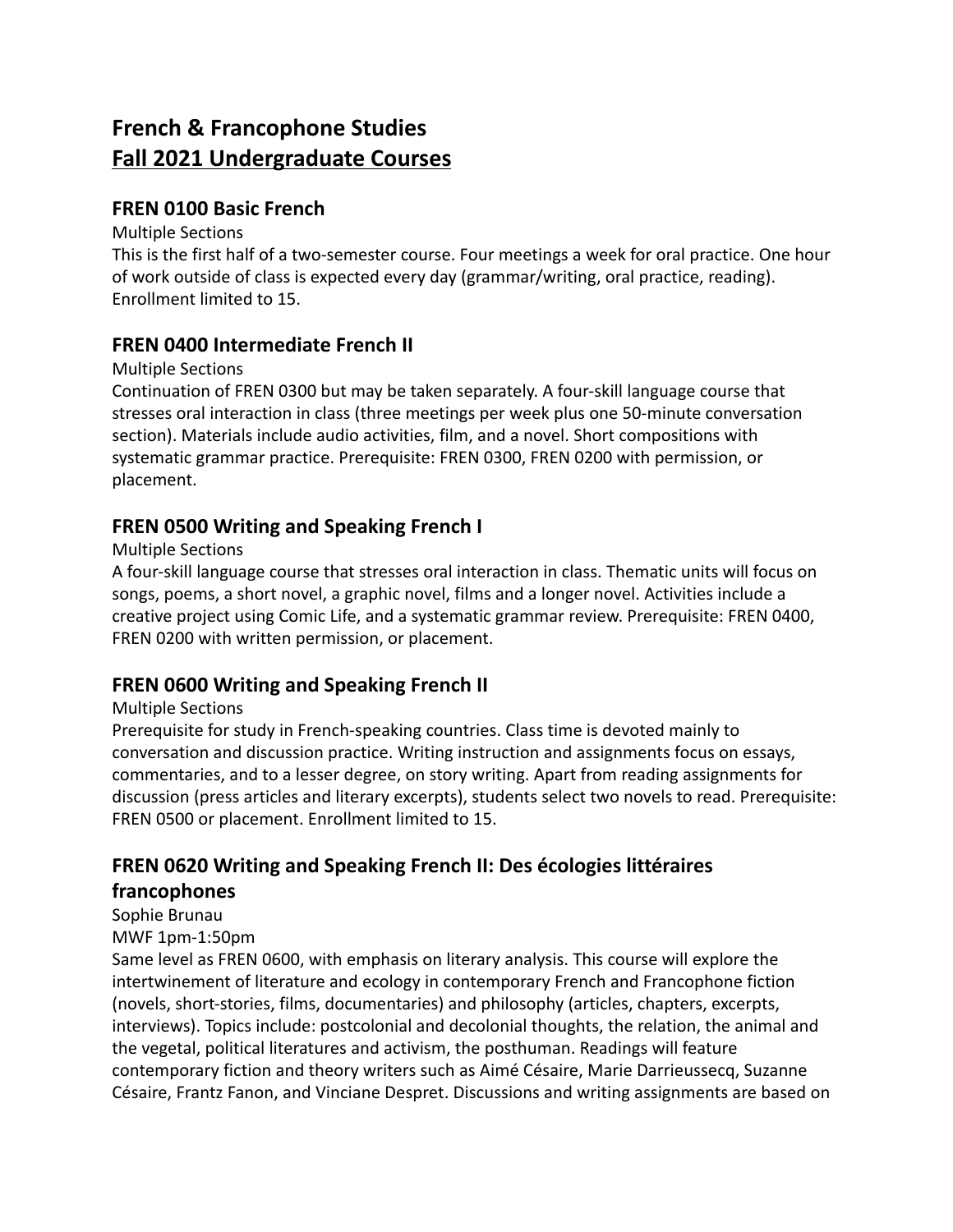those sources and introduce students to the analysis of literature. Prerequisite: FREN 0500. Taught in French.

# **FREN 1040D: Molière et son monde**

Lewis Seifert

MWF 12-12:50p

In-depth study of Molière's theater and its cultural contexts. We will examine how Molière uses a variety of theatrical forms to portray the monarchy, social class, religion, medicine, and gender relations of seventeenth-century France. Plays by Molière will be studied alongside other literary texts and documents of the period as well as films (performances of plays, historical fiction). Prerequisite: a course at the 0600 or 0700 -level or equivalent proficiency. Contact the instructor to verify your proficiency if you have not taken French at Brown.

# **FREN 1110F Le Roman contemporain**

Thangam Ravindranathan

### TTh 2:30pm-3:50pm

In this course we will read a selection of French and Francophone novels from 1985 to 2015. Authors include Patrick Modiano, Marie NDiaye, Lydie Salvayre, Marie Redonnet, Jean-Philippe Toussaint and Laurent Mauvignier. Placing these novels in dialogue with key voices from critical theory (Cixous, Barthes, Derrida, Kristeva), we will pursue through the semester a sustained reflection on major contemporary "problematics" including identity, subjecthood, hospitality, history, genealogy, gender, memory and ghosts. Taught in French. Prerequisite: a course at the 0600- or 0700 -level or equivalent proficiency. Contact the instructor to verify your proficiency if you have not taken French at Brown.

# **FREN 1120F L'enfer, c'est les autres**

Thangam Ravindranathan

F 3pm-5:30pm

In this course we will read a selection of plays by notable 20th century French and Francophone writers, and consider how the dramatic form organizes and complicates questions of representation, subjectivity, body, politics and voice. Authors include Sartre, Camus, Genet, Beckett, Césaire, Koltès, Duras, Sarraute, Ndiaye, Redonnet. Secondary readings by Adorno, Deleuze, Kristeva amongst others. Taught in French. Prerequisite: a course at the 600- or 700-level or equivalent proficiency. Contact the instructor to verify your proficiency if you have not taken French at Brown.

# **FREN1310U Prostitution, or "the oldest profession in the world"**

Laura Odello

#### T 4pm-6:30pm

From brothels as imagined by Restif de la Bretonne in 1769 to the contemporary political activism of sex workers (Coyote), this course aims to explore "the oldest profession in the world" not only as it is represented in literature (Zola, Maupassant), but also as described in direct accounts (Grisélidis Réal, Virginie Despentes, Marie-Thérèse) or as staged in cinema (Jean Renoir, Max Ophuls, Claude Chabrol, Jean-Luc Godard...). Pre-requisites: a course at the 0600